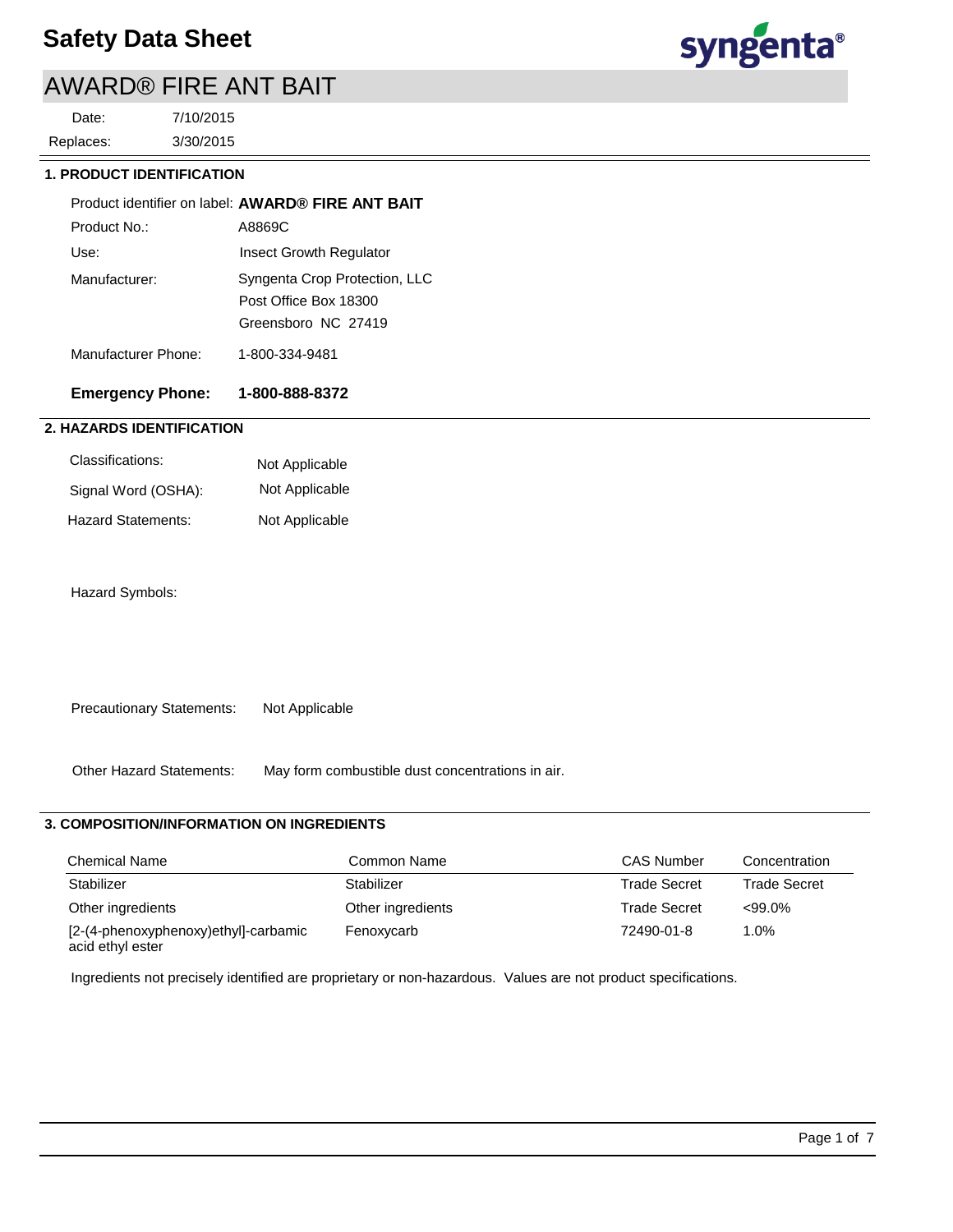## AWARD® FIRE ANT BAIT

3/30/2015 7/10/2015 Replaces: Date:



#### **4. FIRST AID MEASURES**

Have the product container, label or Safety Data Sheet with you when calling Syngenta (800-888-8372), a poison contol center or doctor, or going for treatment.

- If swallowed: Call Syngenta (800-888-8372), a poison control center or doctor immediately for treatment advice. Do not give any liquid to the person. Do not induce vomiting unless told to do so after calling 800-888- 8372 or by a poison control center or doctor. Do not give anything by mouth to an unconscious person. Ingestion:
- If in eyes: Hold eye open and rinse slowly and gently with water for 15-20 minutes. Remove contact lenses, if present, after 5 minutes, then continue rinsing eye. Call Syngenta (800-888-8372), a poison control center or doctor for treatment advice. Eye Contact:
- If on skin or clothing: Take off contaminated clothing. Rinse skin immediately with plenty of water for 15-20 minutes. Call Syngenta (800-888-8372), a poison control center or doctor for treatment advice. Skin Contact:
- If inhaled: Move person to fresh air. If person is not breathing, call 911 or an ambulance, then give artificial respiration, preferably mouth-to-mouth if possible. Call Syngenta (800-888-8372), a poison control center or doctor for further treatment advice. Inhalation:

#### Most important symptoms/effects:

Not Applicable

Indication of immediate medical attention and special treatment needed:

There is no specific antidote if this product is ingested.

Treat symptomatically.

#### **5. FIRE FIGHTING MEASURES**

Suitable (and unsuitable) extinguishing media:

Use dry chemical, foam or CO2 extinguishing media. If water is used to fight fire, dike and collect runoff.

Specific Hazards:

During a fire, irritating and possibly toxic gases may be generated by thermal decomposition or combustion.

Special protective equipment and precautions for firefighters:

Wear full protective clothing and self-contained breathing apparatus. Evacuate nonessential personnel from the area to prevent human exposure to fire, smoke, fumes or products of combustion.

#### **6. ACCIDENTAL RELEASE MEASURES**

Personal precautions, protective equipment, and emergency procedures:

Follow exposure controls/personal protection outlined in Section 8.

Methods and materials for containment and cleaning up:

Control the spill at its source. Contain the spill to prevent from spreading or contaminating soil or from entering sewage and drainage systems or any body of water. Clean up spills immediately, observing precautions outlined in Section 8. Sweep up material and place in a compatible disposal container. Scrub area with hard water detergent (e.g. commercial products such as Tide, Joy, Spic and Span). Pick up wash liquid with additional absorbent and place into compatible disposal container. Once all material is cleaned up and placed in a disposal container, seal container and arrange for disposition.

#### **7. HANDLING AND STORAGE**

Precautions for safe handling:

Store the material in a well-ventilated, secure area out of reach of children and domestic animals. Do not store food, beverages or tobacco products in the storage area. Prevent eating, drinking, tobacco use, and cosmetic application in areas where there is a potential for exposure to the material. Wash thoroughly with soap and water after handling.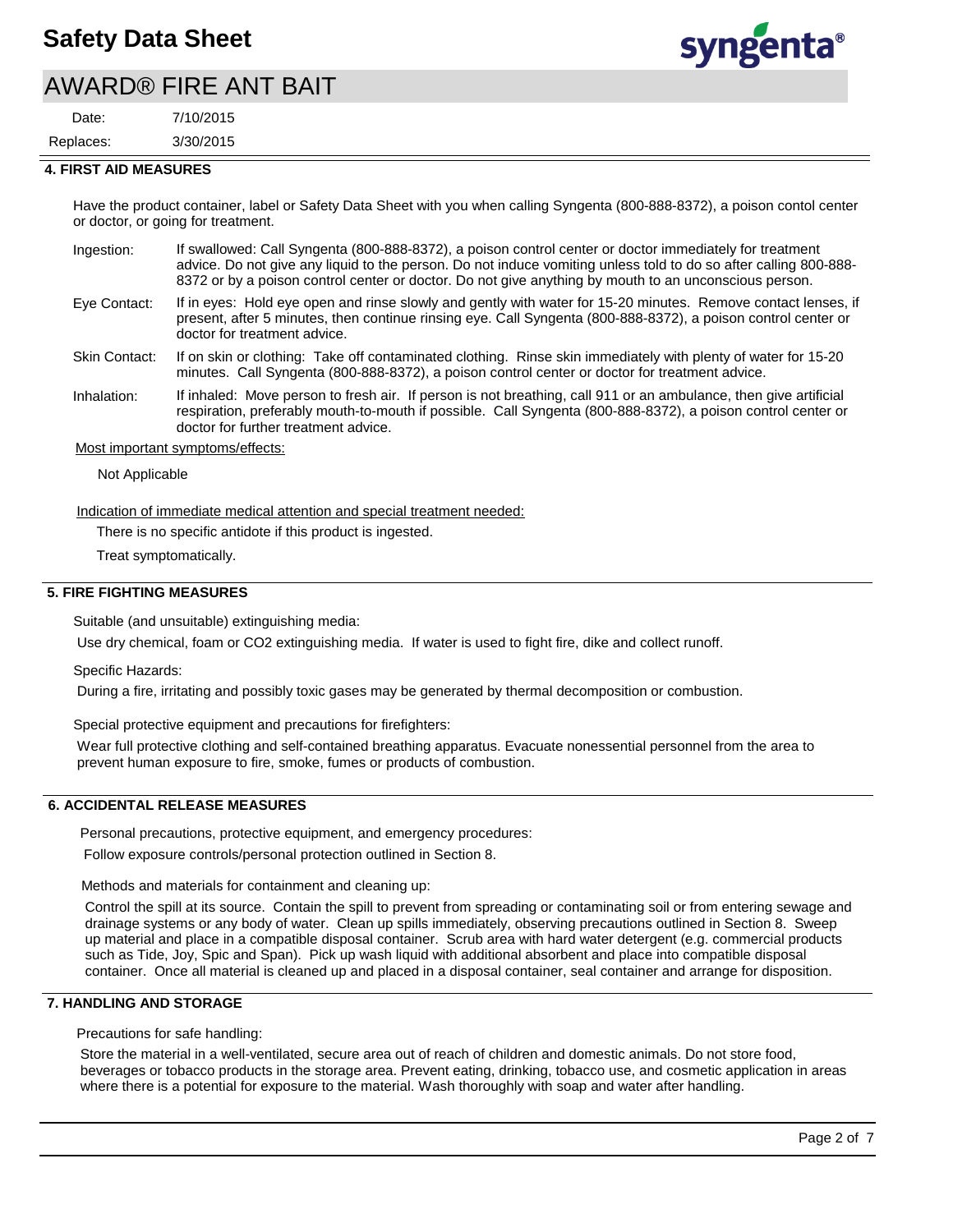

## AWARD® FIRE ANT BAIT

Replaces: Date:

3/30/2015 7/10/2015

Conditions for safe storage, including any incompatibilities: Not Applicable

#### **8. EXPOSURE CONTROLS/PERSONAL PROTECTION**

#### **THE FOLLOWING RECOMMENDATIONS FOR EXPOSURE CONTROLS/PERSONAL PROTECTION ARE INTENDED FOR THE MANUFACTURE, FORMULATION AND PACKAGING OF THIS PRODUCT.**

#### **FOR COMMERCIAL APPLICATIONS AND/OR ON-FARM APPLICATIONS CONSULT THE PRODUCT LABEL.**

Occupational Exposure Limits:

| <b>Chemical Name</b> | OSHA PEL        | <b>ACGIH TLV</b> | Other                           | Source         |
|----------------------|-----------------|------------------|---------------------------------|----------------|
| Stabilizer           | Not Established | Not Established  | 10 mg/m <sup>3</sup> (oil mist) | Manufacturer   |
| Other ingredients    | Not Applicable  | Not Applicable   | Not Applicable                  | Not Applicable |
| Fenoxycarb           | Not Established | Not Established  | 5 mg/m <sup>3</sup> TWA         | Syngenta       |

#### Appropriate engineering controls:

Use effective engineering controls to comply with occupational exposure limits (if applicable).

#### Individual protection measures:

#### Ingestion:

Prevent eating, drinking, tobacco usage and cosmetic application in areas where there is a potential for exposure to the material. Wash thoroughly with soap and water after handling.

#### Eye Contact:

Where eye contact is likely, use dust-proof chemical goggles.

#### Skin Contact:

Where contact is likely, wear chemical-resistant gloves (such as barrier laminate, butyl rubber, nitrile rubber, neoprene rubber, natural rubber, polyethylene, polyvinyl chloride [PVC] or Viton), coveralls, socks and chemical-resistant footwear.

#### Inhalation:

A respirator is not normally required when handling this substance. Use effective engineering controls to comply with occupational exposure limits.

In case of emergency spills, use a NIOSH certified respirator with any N, R, P or HE filter.

#### **9. PHYSICAL AND CHEMICAL PROPERTIES**

| Appearance: Light gray solid                                                                   |                                        |  |  |  |
|------------------------------------------------------------------------------------------------|----------------------------------------|--|--|--|
| Odor:<br>Sweet                                                                                 |                                        |  |  |  |
| Odor Threshold: Not Available                                                                  |                                        |  |  |  |
| pH: 7.5 - 9.0 (1% solution in H2O @ 68°F (20°C)<br>Melting point/freezing point: Not Available |                                        |  |  |  |
| Initial boiling point and boiling range: Not Applicable                                        |                                        |  |  |  |
| Flash Point (Test Method):                                                                     | Not Applicable                         |  |  |  |
| Flammable Limits (% in Air):                                                                   | Not Available                          |  |  |  |
| Flammability:                                                                                  | Not Applicable                         |  |  |  |
| Vapor Pressure: Fenoxycarb                                                                     | $5.9 \times 10(-8)$ mmHg @ 68°F (20°C) |  |  |  |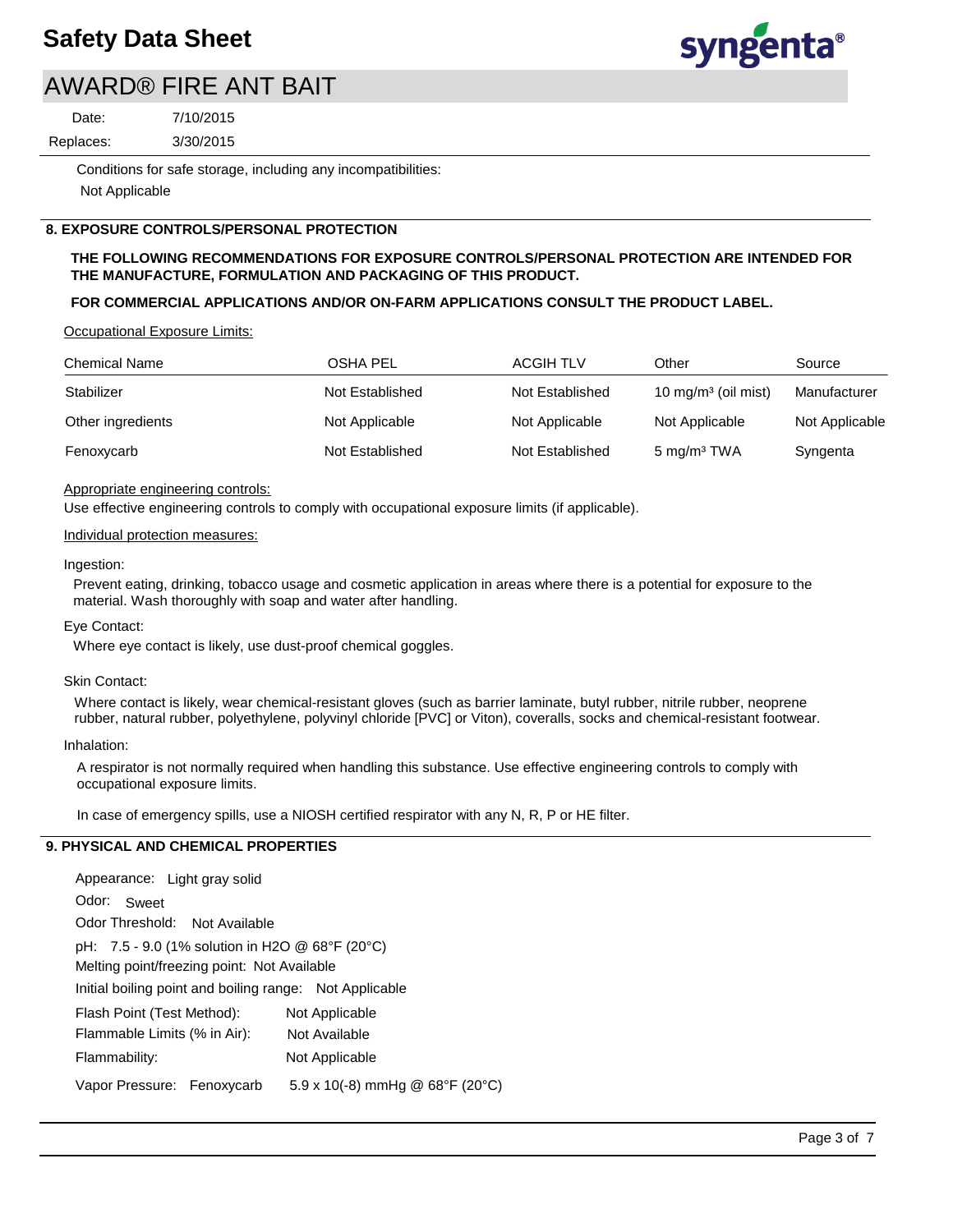# AWARD® FIRE ANT BAIT

| Date:                    | 7/10/2015                                                            |
|--------------------------|----------------------------------------------------------------------|
| Replaces:                | 3/30/2015                                                            |
|                          | Vapor Density: Not Available                                         |
|                          | Relative Density: 0.27 g/ml @ 77°F (25°C) (typical)                  |
|                          | Solubility (ies): Fenoxycarb 5.66 mg/l $@ 77^{\circ}F (25^{\circ}C)$ |
|                          | Partition coefficient: n-octanol/water: Not Available                |
|                          | Autoignition Temperature: Not Available                              |
|                          | Decomposition Temperature: Not Available                             |
| Viscosity: Not Available |                                                                      |
| Other: None              |                                                                      |

## **10. STABILITY AND REACTIVITY**

Reactivity: Not reactive.

Chemical stability: Stable under normal use and storage conditions.

Possibility of hazardous reactions: Will not occur.

Conditions to Avoid: None known.

Incompatible materials: None known.

Hazardous Decomposition Products: None known.

## **11. TOXICOLOGICAL INFORMATION**

#### Health effects information

Likely routes of exposure: Dermal, Inhalation

Symptoms of exposure: Not Applicable

Delayed, immediate and chronic effects of exposure: Not Applicable

#### Numerical measures of toxicity (acute toxicity/irritation studies (finished product))

| Ingestion:                 | Oral (LD50 Male Rat):         | 4921 mg/kg body weight      |
|----------------------------|-------------------------------|-----------------------------|
| Dermal:                    | Dermal (LD50 Rabbit) :        | > 2020 mg/kg body weight    |
| Inhalation:                | Inhalation (LC50 Rat):        | $> 2.48$ mg/l air - 4 hours |
| Eye Contact:               | Minimally Irritating (Rabbit) |                             |
| <b>Skin Contact:</b>       | Slightly Irritating (Rabbit)  |                             |
| <b>Skin Sensitization:</b> | Not a Sensitizer (Guinea Pig) |                             |

#### Reproductive/Developmental Effects

Fenoxycarb: No evidence of reproductive or mutagenic effects in animal studies.

syngenta®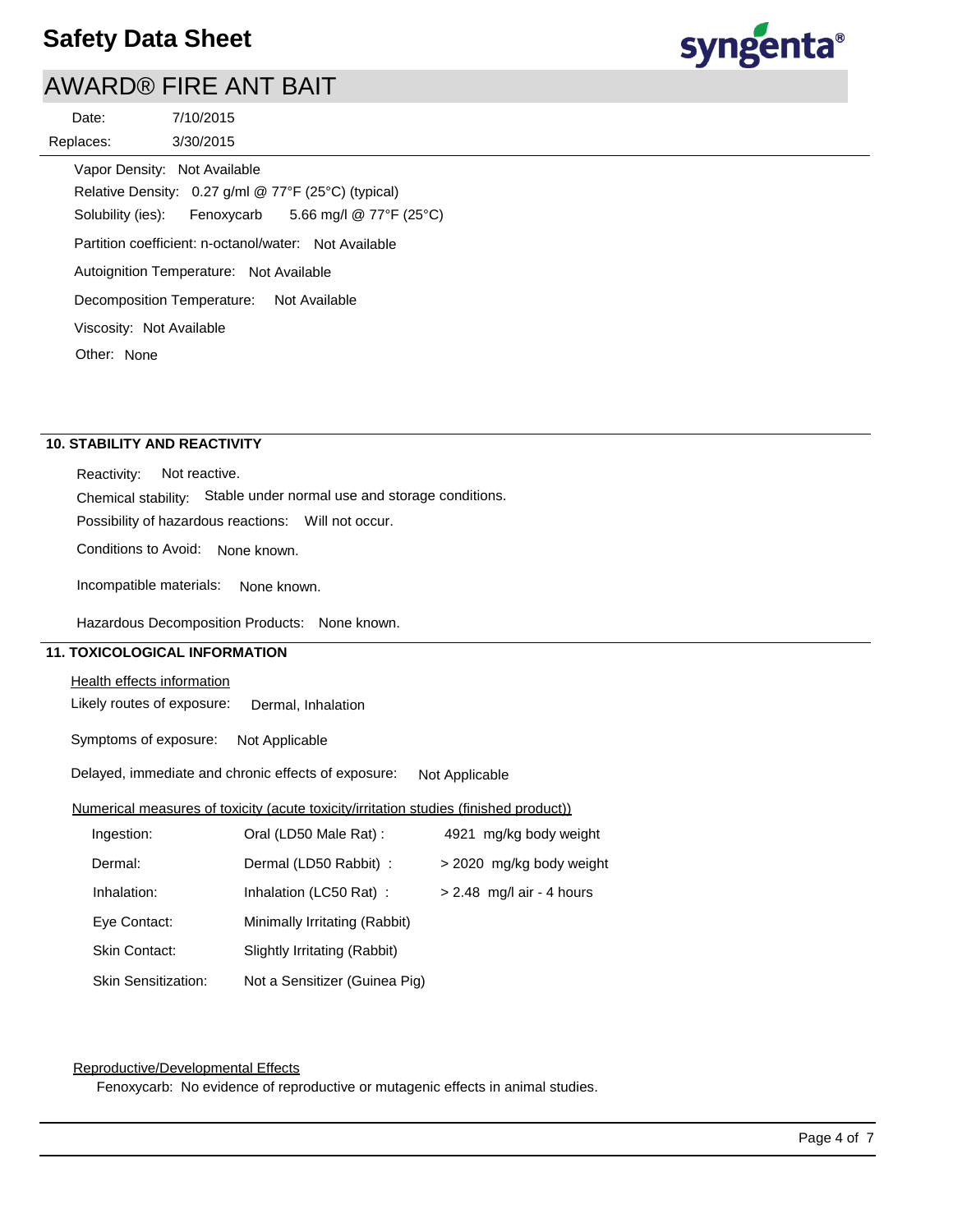# syngenta®

|                      | <b>AWARD® FIRE ANT BAIT</b>                    |                                                                                                          |
|----------------------|------------------------------------------------|----------------------------------------------------------------------------------------------------------|
| Date:                | 7/10/2015                                      |                                                                                                          |
| Replaces:            | 3/30/2015                                      |                                                                                                          |
|                      | <b>Chronic/Subchronic Toxicity Studies</b>     |                                                                                                          |
|                      |                                                | Fenoxycarb: Increased incidence of liver and lung tumors seen in mice that are not relevant to humans.   |
| Carcinogenicity      |                                                |                                                                                                          |
|                      | Fenoxycarb: No carcinogenic effects in rats.   |                                                                                                          |
| <b>Chemical Name</b> |                                                | NTP/IARC/OSHA Carcinogen                                                                                 |
| Stabilizer           |                                                | <b>No</b>                                                                                                |
| Other ingredients    |                                                | <b>No</b>                                                                                                |
| ethyl ester          | [2-(4-phenoxyphenoxy)ethyl]-carbamic acid      | <b>No</b>                                                                                                |
|                      | <b>Other Toxicity Information</b>              |                                                                                                          |
| None                 |                                                |                                                                                                          |
|                      | <b>Toxicity of Other Components</b>            |                                                                                                          |
|                      | Other ingredients                              |                                                                                                          |
|                      | Not Applicable                                 |                                                                                                          |
| Stabilizer           |                                                |                                                                                                          |
|                      | dermatitis after long exposure of oil on skin. | Excessive inhalation of oil mist may affect the respiratory system. Sensitive individuals may experience |
| <b>Target Organs</b> |                                                |                                                                                                          |
|                      | <b>Active Ingredients</b>                      |                                                                                                          |
|                      | Fenoxycarb:                                    | Liver, lung                                                                                              |
|                      | Inert Ingredients                              |                                                                                                          |
|                      | Other ingredients:                             | Not Applicable                                                                                           |
| Stabilizer:          |                                                | Lung                                                                                                     |
|                      |                                                |                                                                                                          |

## **12. ECOLOGICAL INFORMATION**

Eco-Acute Toxicity Fenoxycarb: Fish (Rainbow Trout) 96-hour LC50 1.6 ppm Invertebrate (Water Flea) Daphnia Magna 48-hour EC50 0.4 ppm Bird (Mallard Duck) 14-day LD50 > 3000 mg/kg

#### Environmental Fate

Fenoxycarb:

The information presented here is for the active ingredient, fenoxycarb.

Medium bioaccumulation potential. Not persistent in soil. Stable in water. Low mobility in soil. Sinks in water (after 24 h).

## **13. DISPOSAL CONSIDERATIONS**

#### Disposal:

Do not reuse product containers. Dispose of product containers, waste containers, and residues according to local, state, and federal health and environmental regulations.

Characteristic Waste: Not Applicable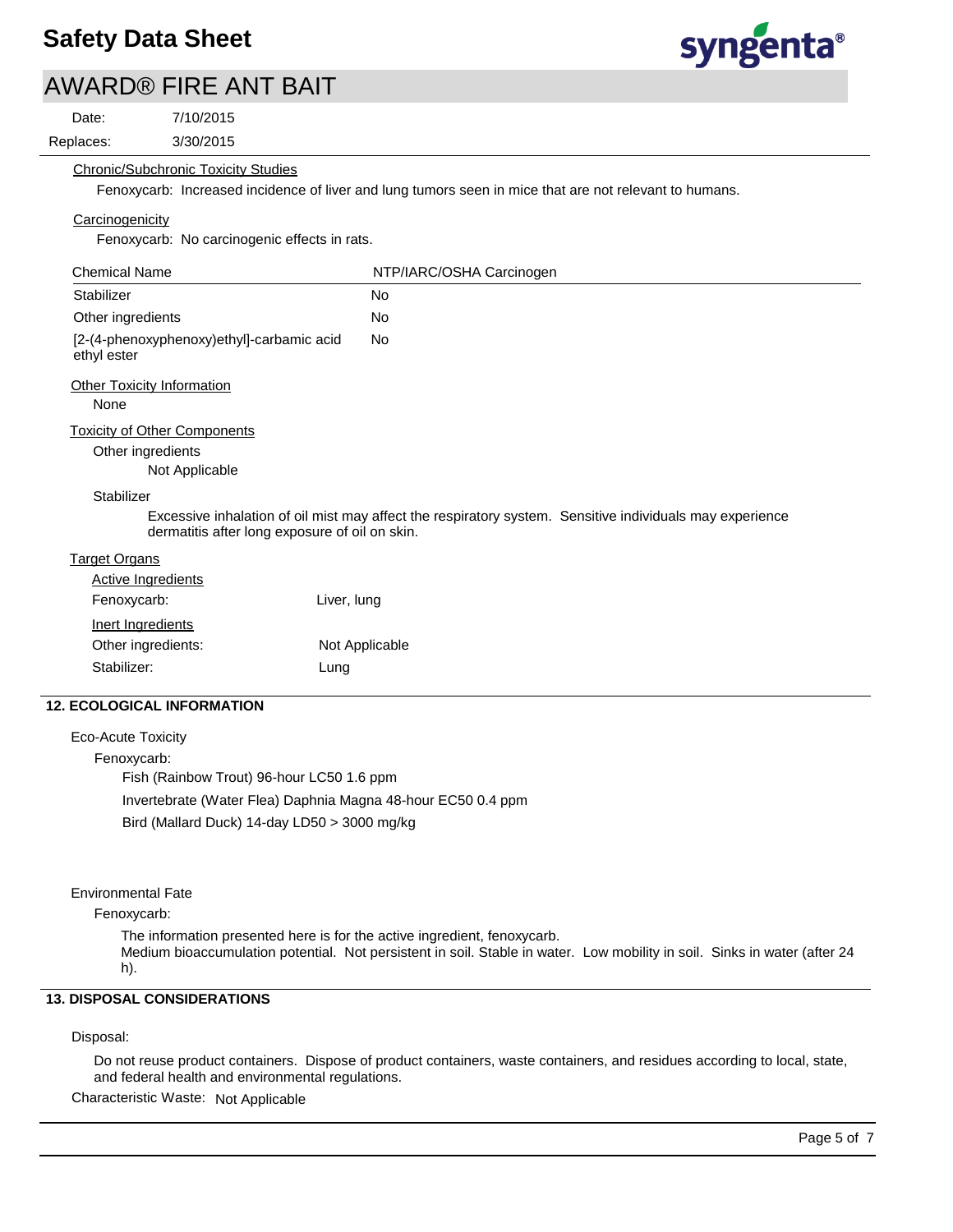# AWARD® FIRE ANT BAIT

3/30/2015 7/10/2015 Replaces: Date:

Listed Waste: Not Applicable

### **14. TRANSPORT INFORMATION**

DOT Classification Ground Transport - NAFTA Not regulated

**Comments** 

Water Transport - International Not regulated.

Air Transport Not regulated.

#### **15. REGULATORY INFORMATION**

Pesticide Registration:

This chemical is a pesticide product registered by the Environmental Protection Agency and is subject to certain labeling requirements under federal pesticide law. These requirements differ from the classification criteria and hazard information required for safety data sheets, and for workplace labels of non-pesticide chemicals. Following is the hazard information as required on the pesticide label:

Caution: Harmful if absorbed through skin or inhaled. Avoid breathing dust or contact with skin or clothing.

EPCRA SARA Title III Classification: Section 311/312 Hazard Classes: Section 313 Toxic Chemicals: EPA Registration Number(s): 100-722 Acute Health Hazard Fenoxycarb 1.0% (CAS No. 72490-01-8)

CERCLA/SARA 304 Reportable Quantity (RQ):

None

RCRA Hazardous Waste Classification (40 CFR 261):

Not Applicable

TSCA Status:

Exempt from TSCA, subject to FIFRA

#### **16. OTHER INFORMATION**

| <b>NFPA Hazard Ratings</b>  |   | <b>HMIS Hazard Ratings</b> |   |        | Minimal  |
|-----------------------------|---|----------------------------|---|--------|----------|
| Health:                     |   | Health:                    |   |        | Slight   |
| Flammability:               |   | Flammability:              |   |        | Moderate |
| Instability:                | 0 | Reactivity:                | 0 | ľЗ     | Serious  |
|                             |   |                            |   |        | Extreme  |
| Syngenta Hazard Category: A |   |                            |   | $\ast$ | Chronic  |
|                             |   |                            |   |        |          |

syngenta®